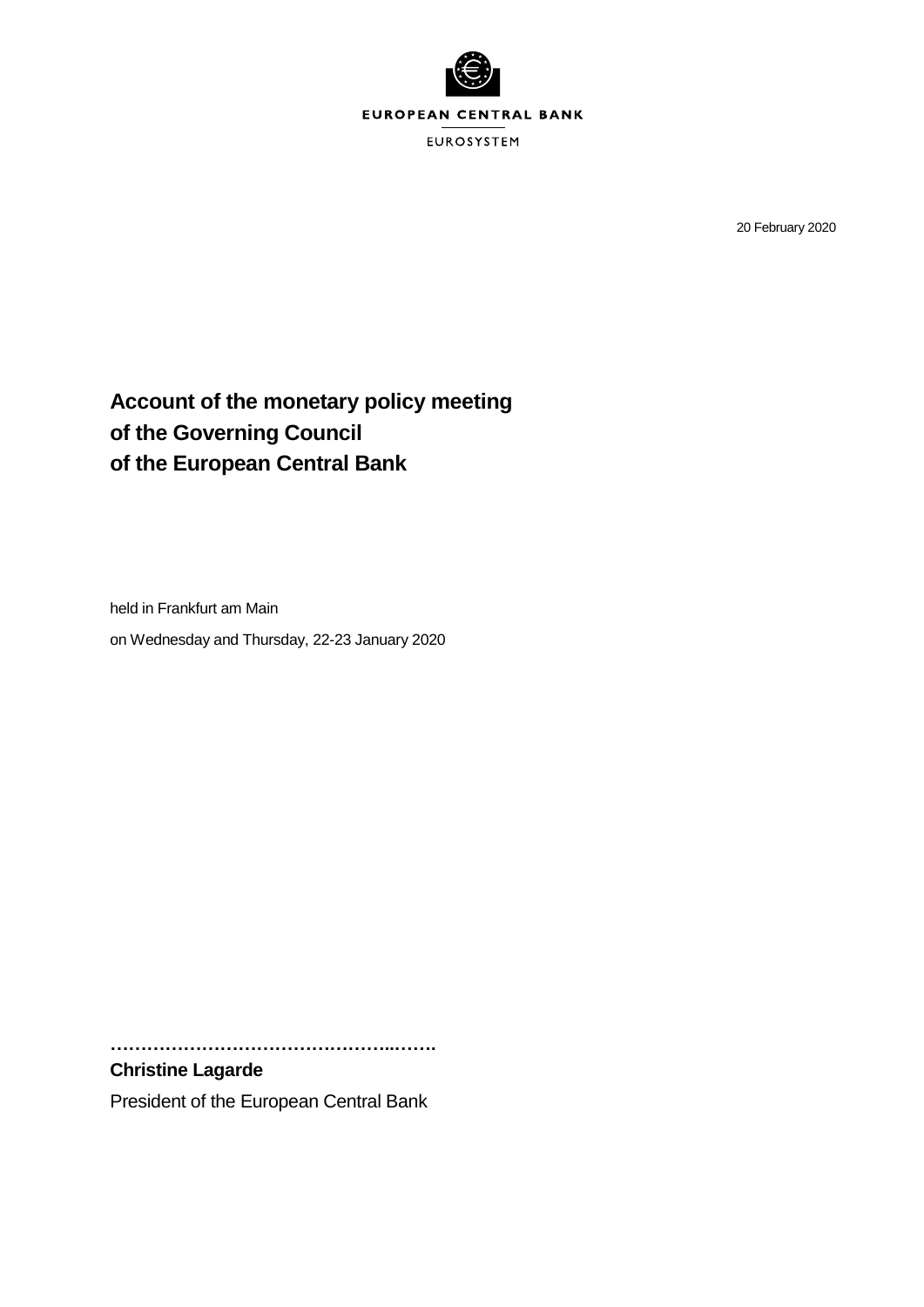## **1. Review of financial, economic and monetary developments and policy options**

## *Financial market developments*

Ms Schnabel reviewed the latest financial market developments.

The period since the Governing Council's monetary policy meeting on 11-12 December 2019 had been marked by three major events: the year-end, the geopolitical tensions in the Middle East, and the signing of the "phase-one" trade agreement between the United States and China. The trade agreement appeared to be the most significant, as it had helped consolidate the general improvement in market sentiment that had gained momentum in early September 2019. Expectations that monetary policy would remain highly accommodative, both in the United States and in the euro area, further supported the improved market sentiment.

The year-end, as usual, had been characterised by thin liquidity in money markets due to reporting and regulatory obligations. The turn of this year, however, had been the smoothest since 2016. Repo rates had remained mostly concentrated around levels prevailing before the turn of the year. Use of the Eurosystem's securities lending facilities had also increased only slightly over the year-end. In the US money market, the Federal Reserve's injections of additional liquidity had mitigated any potential year-end tensions.

The new year had started with geopolitical tensions escalating in the Middle East. However, financial markets had proved rather resilient, which could be explained by a number of factors. One had been the attempt by the authorities to quickly de-escalate the situation through their rhetoric. A second factor had been the prevailing high level of oil inventories in OECD countries. Combined with a global economy much less reliant on oil than in the past, this cushioned the expected impact of supply-side disruptions on the oil price. A third factor might have been the general underlying improvement in market sentiment.

This improved sentiment had been visible in global bond markets since early September 2019, following indications that a phase-one trade deal between the United States and China was within reach. Since September 2019, yields on 10-year German benchmark government bonds had increased by around 50 basis points. In addition, the spread vis-à-vis the 10-year US Treasury benchmark had narrowed by some 30 basis points.

Some insight into the reversal in the US-euro area interest rate differential could be derived from the breakdown of bond yields into the short-term rate expectations component and the term premia component. In both the United States and the euro area, yields were currently well below their end-2018 levels, but for different reasons. In the euro area, the expected interest rate path during 2019 had been adjusted downwards much less than in the United States, and had also partly reversed as sentiment had brightened in recent months. However, the decline in term premia had proven much more persistent in the euro area. This might partly be linked to the resumption of net asset purchases by the ECB, which had removed additional duration risk from the market. In addition, the decline in term premia might be related to the reduced uncertainty around the outlook for short-term interest rates.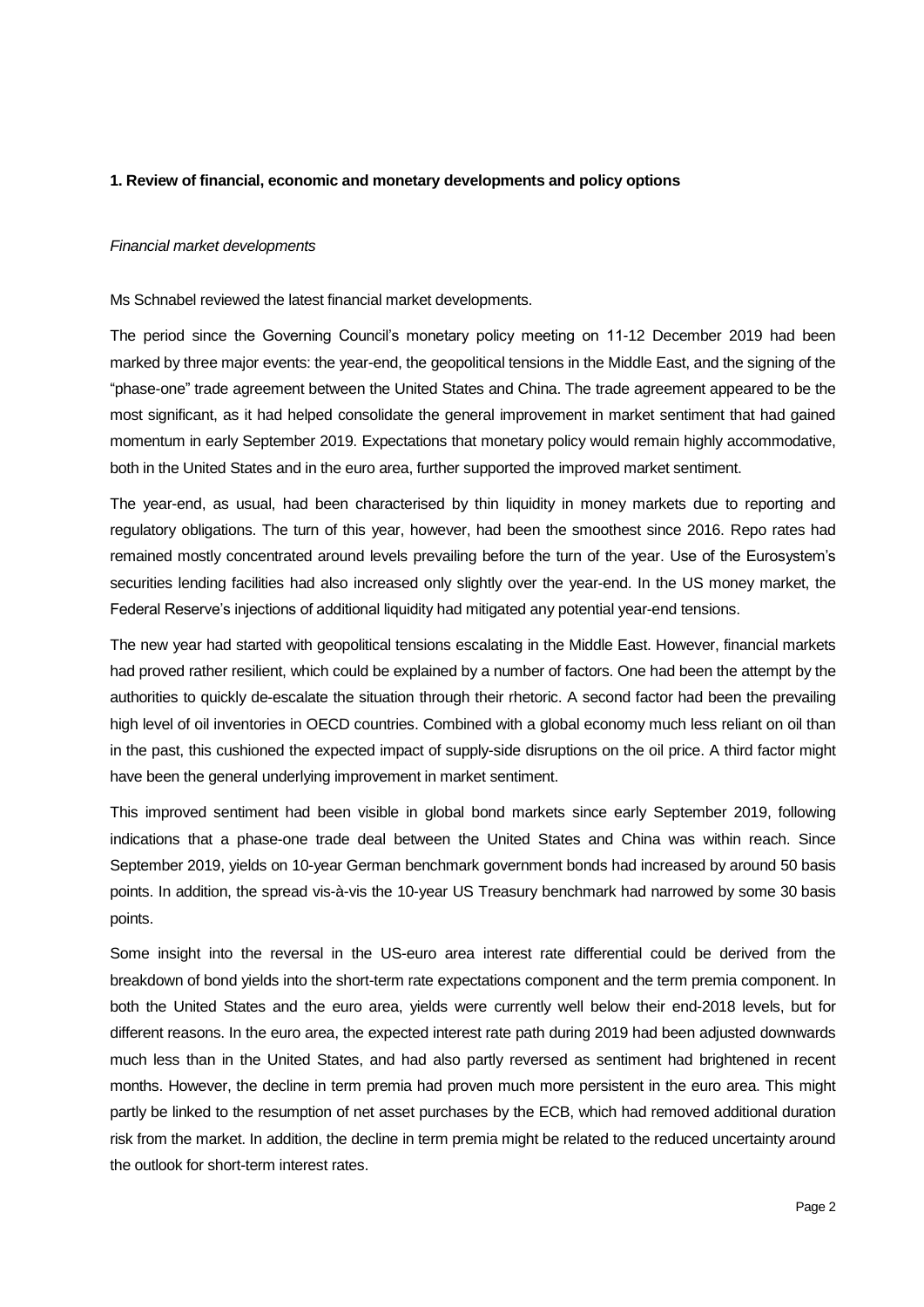The overnight index swap forward curve suggested that the markets currently expected the ECB to stay on hold for at least the next two years. These expectations were broadly consistent with the subdued inflation outlook priced in by markets.

Turning to corporate and government bond issuances, the combination of improved market sentiment and continued monetary accommodation had likely fostered investor demand. In the private sector, strong issuance of corporate bonds had been observed for the year to date. For public issuers, investor demand for long-maturity government bond issuances, such as those of Italy or Spain, had been exceptionally high in January.

Prospects for continued monetary policy accommodation and improved market sentiment likely also supported equity valuations. The S&P 500 and the EURO STOXX 600 were up by around 5% and 4%, respectively, since 12 December 2019. Many equity indices were at, or close to, their historical highs.

## *The global environment and economic and monetary developments in the euro area*

Mr Lane reviewed the global environment and recent economic and monetary developments in the euro area.

Regarding the external environment, global activity and trade had remained subdued. There were some signs of a stabilisation, and even a slight pick-up, in the Purchasing Managers' Index (PMI) data, with the turnaround being most visible in the manufacturing PMI. Overall, the PMIs had signalled a stabilisation in global activity at modest growth rates in the fourth quarter of the year, with signs of improvement within the last quarter. Global trade had recovered in the third quarter of 2019 and, more recently, trade uncertainty had declined based on the trade deal between the United States and China. On the whole however, global trade had remained subdued, dampened by a still high level of trade tensions and weak Asian demand. Turning to global financial conditions, market sentiment towards risky assets had remained positive. Global equity prices had continued to increase, especially in the United States.

Since the Governing Council's December monetary policy meeting, oil prices had decreased by around 1% and the euro had remained broadly stable against the US dollar, although it had depreciated slightly in nominal effective terms. Turning to the euro area, GDP growth had stood at 0.3%, quarter on quarter, in the third quarter of 2019, according to Eurostat's third estimate. In the fourth quarter, business indicators had provided some signs of a stabilisation, with the composite output PMI and the Commission's Economic Sentiment Indicator starting to increase. In particular, the results of forward-looking manufacturing surveys appeared to have stabilised. Incoming data since the last Governing Council meeting pointed to continued positive but modest GDP growth.

The demand components of private consumption had continued to be supported by robust income developments. This had reflected the overall resilience of the labour market. Most importantly, solid growth in compensation of employees had continued. Moreover, fiscal policies – mainly in the form of lower taxes or higher transfers – had also started to contribute positively to developments in disposable income. In addition, terms of trade developments – driven by energy prices in particular – had supported annual growth in disposable income over the course of 2019. However, business investment dynamics remained weak and had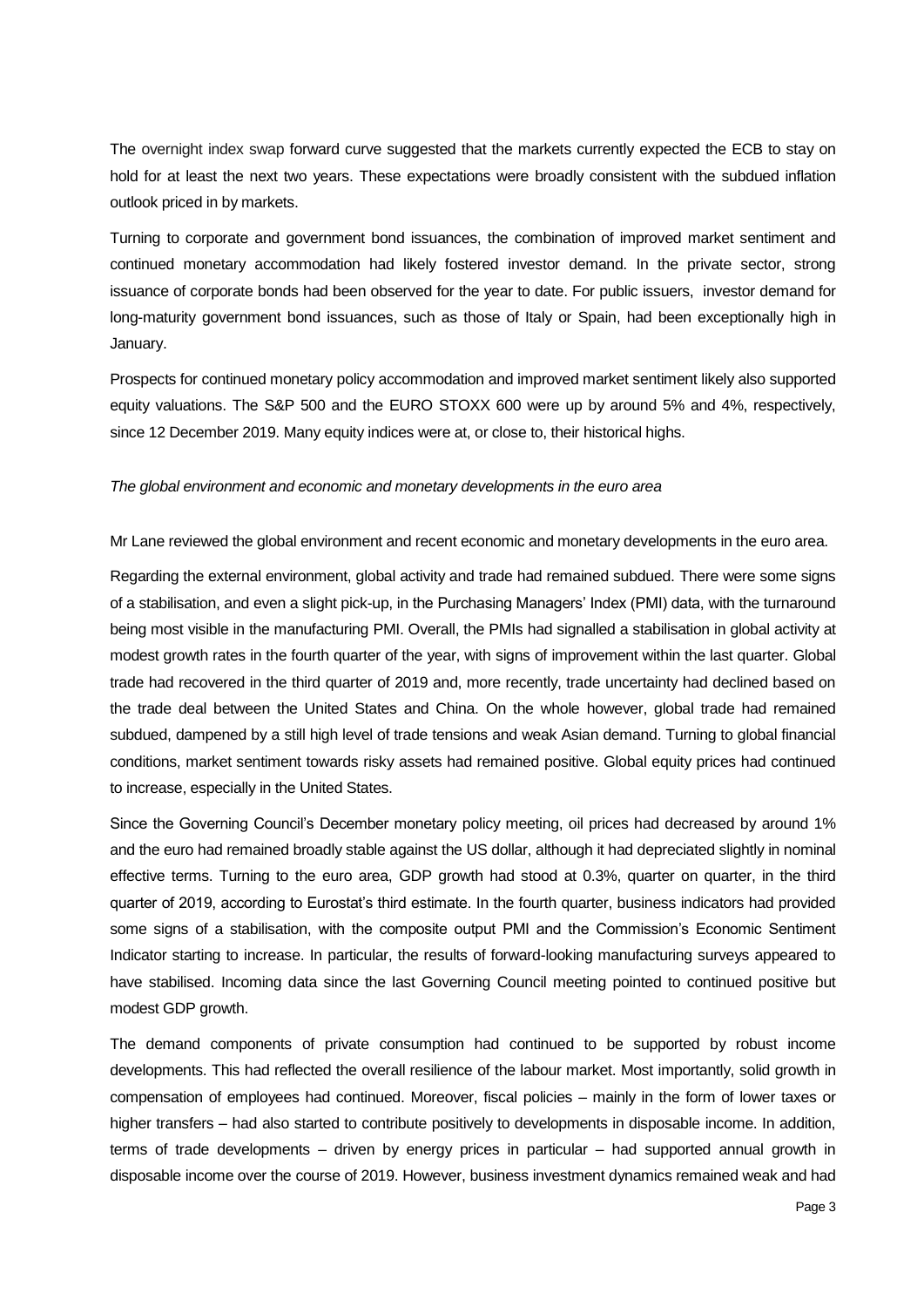been slowing since early 2019. The latest sectoral indicators suggested business investment would remain subdued in the short term. Extra-euro area exports of goods had increased in the last four months, although displaying some Brexit-related volatility.

Looking at developments in euro area labour markets, euro area employment had continued to rise in the third quarter but had increased only slightly, consistent with the slowdown in economic growth. The euro area unemployment rate had stood at 7.5% in November, essentially unchanged since August.

Euro area annual HICP inflation had increased to 1.3% in December, reflecting mainly higher energy inflation, but it remained considerably below the Governing Council's inflation aim. HICP inflation excluding energy and food was unchanged at 1.3%, with services inflation continuing to be substantially stronger than non-energy industrial goods inflation. Measures of underlying inflation had remained generally muted, although there were further signs of a gradual increase in line with previous expectations. HICP sub-components with a relatively high domestic content had become more prominent drivers of underlying inflation over recent years.

Wage growth continued to be solid. Annual growth in compensation per employee was 2.2% in the third quarter of 2019, unchanged from the second quarter of 2019, and broadly in line with its long*-*term average of 2.1%. Furthermore, wage growth had remained broad-based across sectors.

According to the latest Survey of Professional Forecasters (SPF), HICP inflation expectations were 1.2%, 1.4% and 1.5% for 2020, 2021 and 2022 respectively. Following four successive rounds of downward revisions, SPF respondents had kept their inflation forecasts essentially unchanged, with longer-term inflation expectations standing at 1.7%. Market-based indicators of longer-term inflation expectations in the euro area had recovered somewhat since the Governing Council's last monetary policy meeting, but remained at subdued levels, with the five-year forward inflation-linked swap rate five years ahead standing at just above 1.3%.

Turning to euro area financial conditions, long-term risk-free rates had changed little since the December Governing Council meeting, as was the case for the EONIA forward curve, with the short end of the curve remaining almost flat.

Euro area equity prices for both financial and non-financial corporations had continued to increase since the December meeting. Lower discount rates, on the back of accommodative monetary policy, had played an important role in supporting euro area equity prices in 2019, counteracting the drag from a decline in longerterm earnings expectations. Financing conditions for euro area non-financial corporations remained very favourable and had remained broadly unchanged since the December meeting.

Turning to money and credit developments, the annual growth rate of M3 had remained robust in November, at 5.6%, almost entirely driven by annual M1 growth. Portfolio considerations linked to low opportunity costs of holding M3 were the main economic factor supporting robust broad money growth. From a counterpart perspective, credit to the private sector was contributing about half of broad money creation, while net external monetary flows accounted for the other half.

The pass-through of monetary accommodation to euro area bank lending rates had been continuing, although lending rates had stabilised in November, standing slightly above historical lows. This likely reflected earlier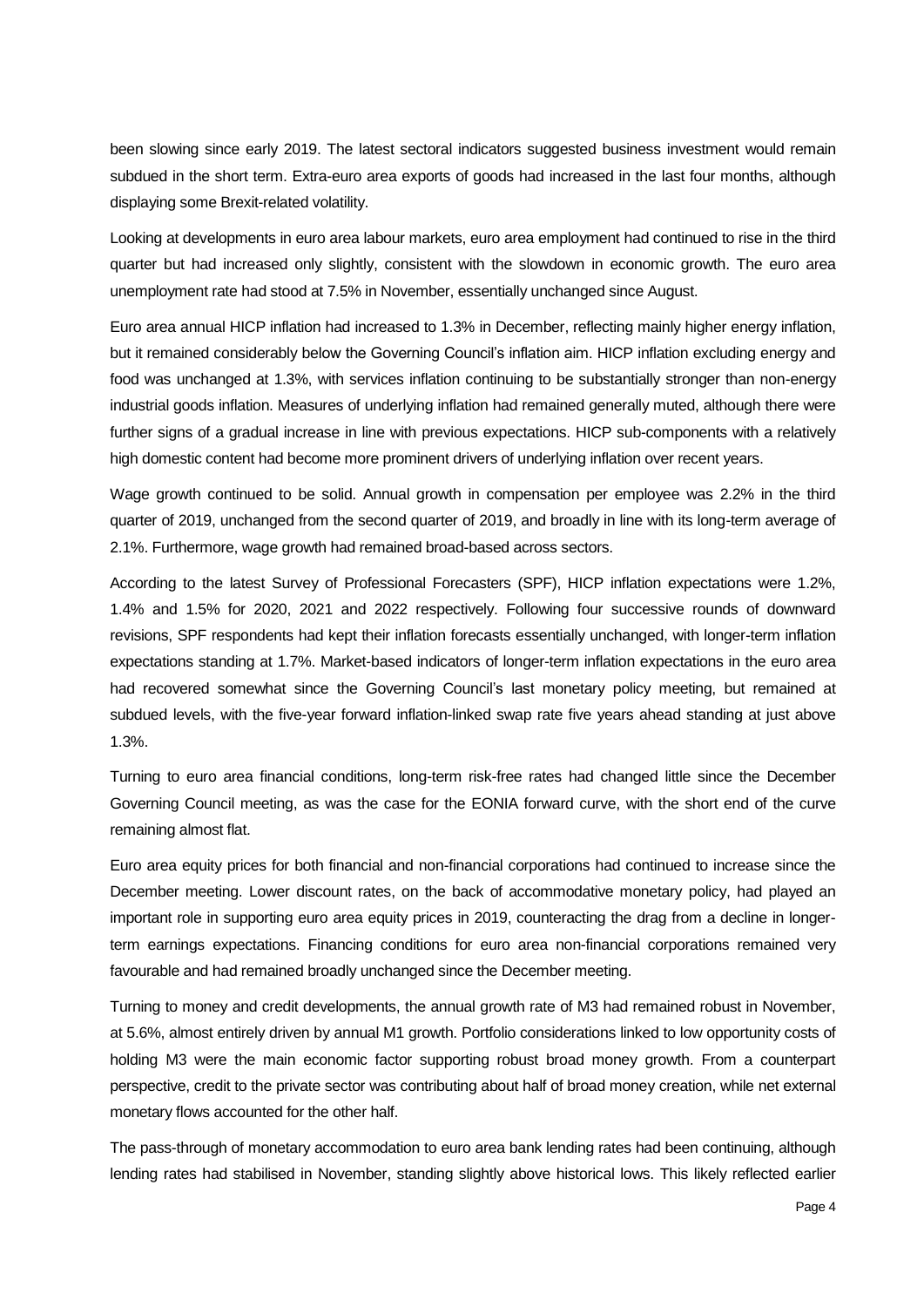movements in market rates. Since February 2019 interest rates on loans to the private sector had been on a declining trend.

Growth in loans to households and firms remained solid. While the annual growth rate of loans to households had remained unchanged from October to November, at 3.5%, the annual growth rate of loans to non-financial corporations had moderated to 3.4%, from 3.8%, likely reflecting some lagged reaction to the past weakening in the economy.

According to the January 2020 bank lending survey, credit standards for loans to enterprises remained broadly unchanged in the fourth quarter of 2019. A continued tightening contribution from risk perceptions consistent with subdued economic activity in the euro area was counterbalanced by an easing impact from competitive pressures. The survey had also indicated a weakening in demand for loans to firms, in line with the slowdown in economic activity observed since 2018. Turning to fiscal policies, the euro area fiscal stance was assessed to be mildly expansionary for 2019-21.

The fiscal stimulus consisted mainly of direct tax cuts and increases in transfers and was expected to contribute positively to disposable income growth in 2019-21. This provided a tailwind for private consumption for the first time since 2010.

## *Monetary policy considerations and policy options*

Summing up, Mr Lane remarked that financial conditions had remained accommodative, supported by receding trade tensions and the unfolding effects of the September policy package. Bank lending conditions for firms and households continued to be favourable, indicating an ongoing pass-through of favourable market funding conditions.

Incoming economic data confirmed the Governing Council's previous assessment of ongoing but moderate growth, with slightly more positive signals from forward-looking indicators. Some of the uncertainty surrounding international trade was receding but the risks surrounding the euro area growth outlook – relating to geopolitical factors, protectionism and vulnerabilities in emerging markets – remained skewed to the downside.

HICP inflation dynamics and developments in underlying inflation remained subdued overall. Market and survey-based indicators of inflation expectations continued to signal the risk of a prolonged period of low inflation. However, wage growth was resilient and broad-based, even though the pass-through to inflation continued to be slow. In addition, there were tentative signs of a gradual pick-up in underlying inflation.

Overall, despite some positive signals for future growth and inflation, the outlook for price developments remained below the Governing Council's medium-term aim and risks to the outlook were still elevated. However, financial conditions remained favourable and could rely on the automatic stabilisation function embedded in the forward guidance to accommodate any short-term volatility in the outlook. Considering the tentative signals of a stabilisation in the euro area economy, the Governing Council would await further data to see if there were firmer grounds for optimism.

On the basis of this assessment, Mr Lane proposed keeping the monetary policy stance unchanged at the current meeting. This would entail reiterating the forward guidance on policy rates, net asset purchases and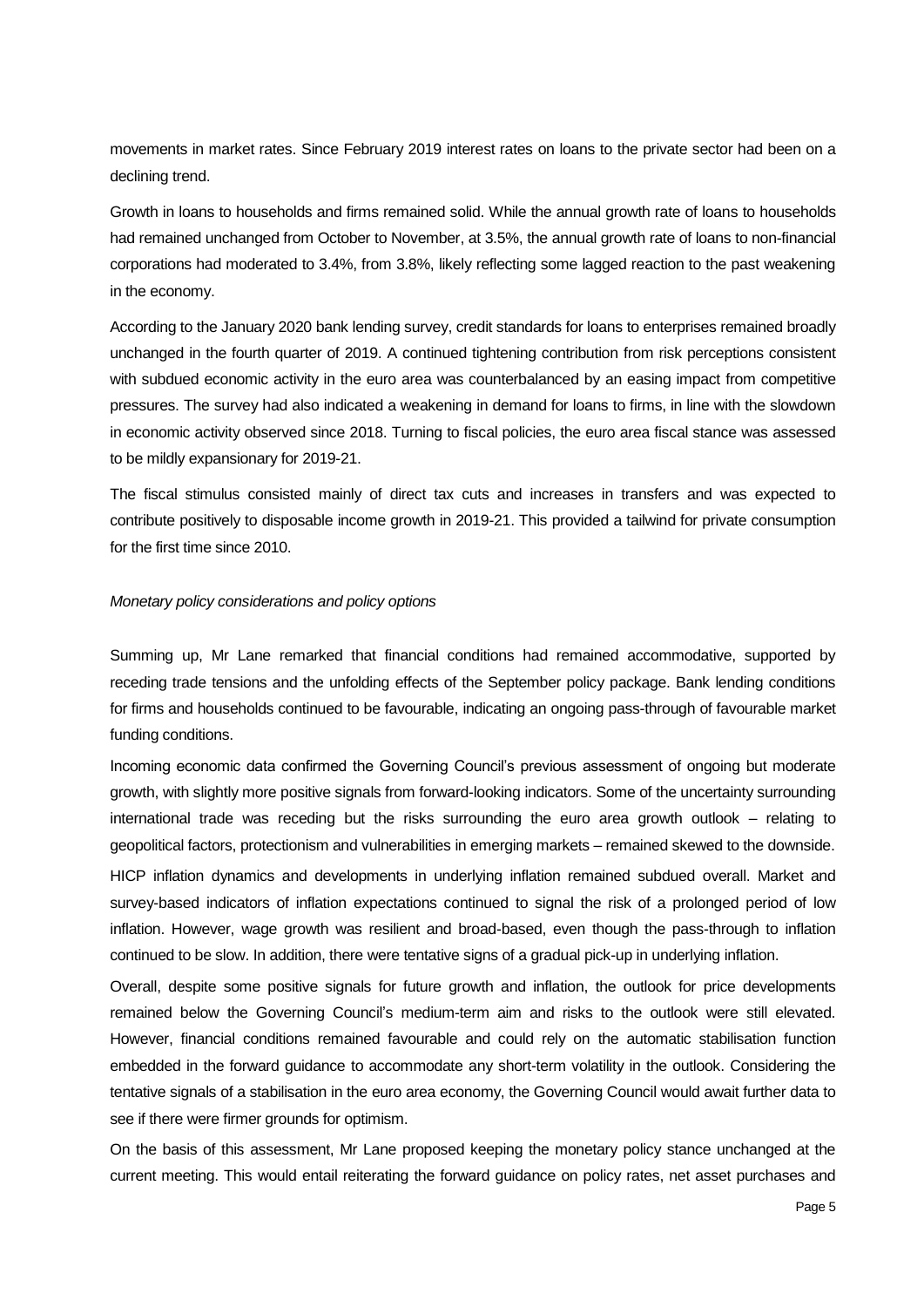reinvestments of principal payments. In addition, in its public communication, the Governing Council should continue to highlight that it remained ready to adjust all of its instruments, as appropriate, to ensure that inflation moved towards the aim in a sustained manner, in line with its commitment to symmetry.

## **2. Governing Council's discussion and monetary policy decisions**

### *Economic and monetary analyses*

On the economic analysis, the members of the Governing Council generally shared the assessment of the outlook and risks for economic activity in the euro area provided by Mr Lane in his introduction. Incoming information since the Governing Council's December monetary policy meeting was considered to be in line with the baseline scenario of ongoing, but moderate, growth in the euro area economy in the December 2019 Eurosystem staff macroeconomic projections. In particular, the weakness in the manufacturing sector remained a drag on euro area growth momentum. However, ongoing, albeit decelerating, employment growth and robust wage growth continued to support the resilience of the euro area economy.

In considering the outlook and risks for the external environment, members noted that although global activity and trade were still subdued, there were some indications, as also reflected in recent survey data, of a stabilisation and even a possible pick-up in activity. Attention was drawn to the January 2020 update of the IMF's World Economic Outlook, which foresaw growth in global activity slightly above the December 2019 staff projections and stronger growth in 2020 compared with 2019. Moreover, reference was made to the IMF's assessment that temporary factors behind the slowdown in global manufacturing, such as the adjustment in the automobile sector to new emission standards and the lull in the launch of new tech products, had appeared to fade. Members also agreed that some of the uncertainty surrounding international trade was receding, although the risks to the external environment relating to geopolitical factors, rising protectionism and vulnerabilities in emerging markets continued to be tilted to the downside.

In discussing the risks to the external environment, members took note of the recent phase-one trade deal between the United States and China, which appeared to have increased confidence and had been received positively by financial markets. This, together with greater clarity on the United Kingdom's withdrawal from the EU following the UK general election in December, had contributed to a decline in international risks – although there was still substantial uncertainty. At the same time, it was noted that the tariffs imposed by both China and the United States had largely been left in place and that the trade deal could have adverse consequences for euro area exports as a result of trade diversion. In addition, unresolved issues remained between the United States and the EU as regards trade and there was evidence that firms were affected by uncertainty, including about the impact of potential tariffs on the automobile sector. Moreover, although it was now clear that the United Kingdom would be leaving the EU at the end of January 2020, their future trade relationship still had to be agreed and there could be more divergence in this relationship than previously expected.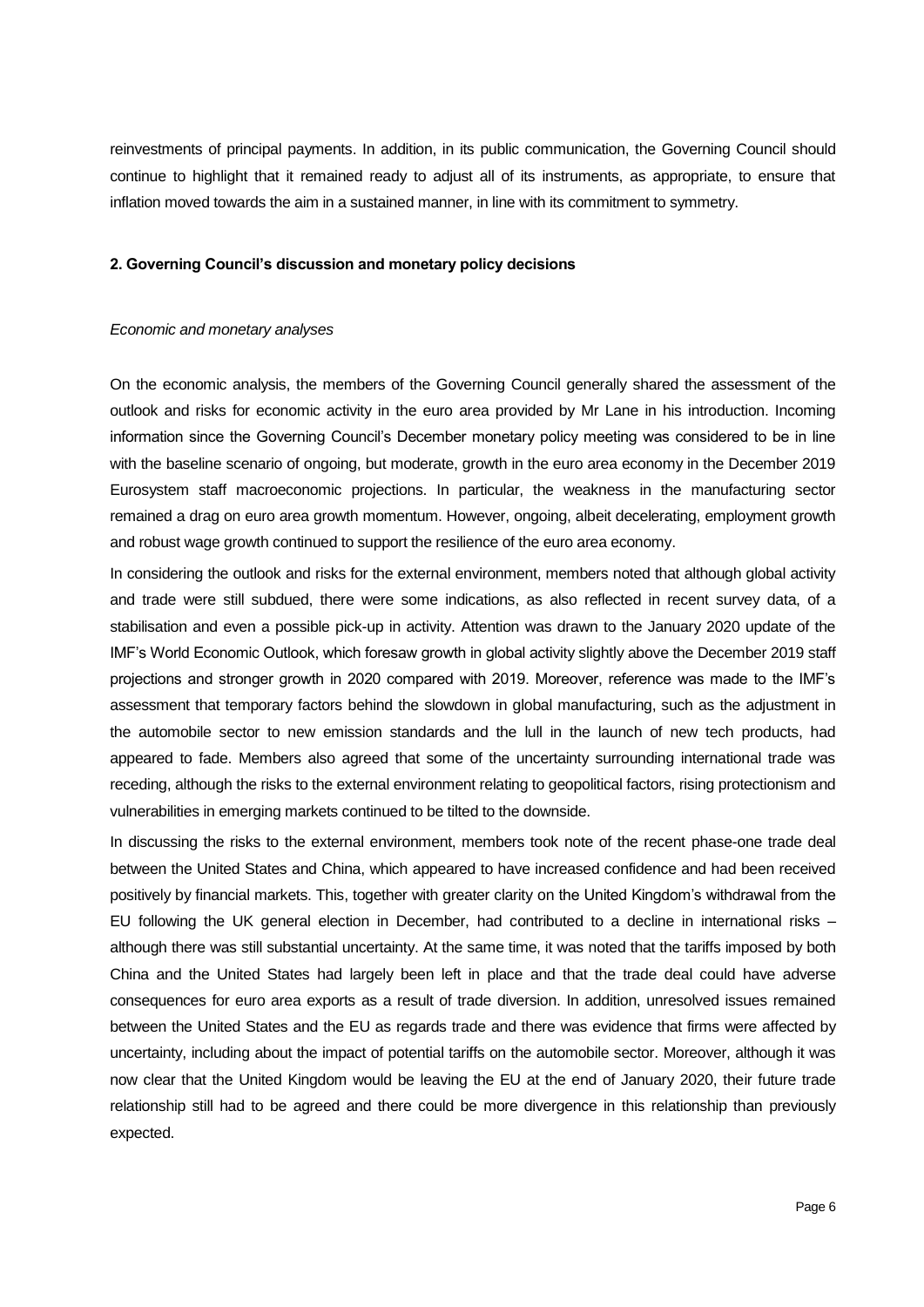Turning to euro area activity, members broadly agreed that incoming economic data and survey information pointed to some stabilisation in euro area growth dynamics. Near-term growth was expected to be similar to rates observed in the previous quarters, thus broadly in line with the December 2019 Eurosystem staff projections. Real GDP had increased by 0.3%, quarter on quarter, in the third quarter of 2019, following growth of 0.2% in the previous quarter. This pattern of moderate growth reflected the ongoing weakness of international trade in an environment of continued global uncertainties, which had particularly affected the euro area manufacturing sector and had also dampened investment growth. At the same time, the services and construction sectors remained more resilient, despite some moderation in the second half of 2019.

Nowcasting models, which took recent data releases into account, pointed to a stabilisation in growth at low rates, below estimates of potential growth. The EuroCOIN indicator had remained unchanged in December, as the impact of the positive stock market performance had been offset by persistent pessimism among firms in the manufacturing sector. It was remarked that the increase in the stock market did not seem to be related to an improvement in earnings expectations. As also appeared to be the case in the United States, this pointed to a possible disconnect between buoyant financial markets and the continued subdued outlook for the real economy.

The risk of adverse spillovers from the continued weakness in the manufacturing sector to other sectors of the economy still needed to be monitored closely. It was noted that so far activity in the services sector had been quite resilient – supported by domestic demand, and underpinned by favourable financial conditions related to the ECB's September 2019 monetary policy package as well as expansionary fiscal policy. However, while there might have been a bottoming-out in manufacturing, it was too soon to conclude that the slowdown in growth in the services sector had stopped, as spillovers to services could emerge with a lag and the sector's current resilience might not last.

The point was made that the stabilisation in euro area growth was mainly driven by household consumption, while external demand and corporate investment remained subdued. Weak investment suggested that there was little prospect of a sustained increase in growth potential and productivity. The slowdown in employment growth was highlighted. In the euro area's largest economy this slower employment growth could be considered a normal feature of a maturing business cycle amid emerging supply bottlenecks, but other countries were not in a situation of full employment. While euro area unemployment, at 7.5%, was around precrisis levels, it had been flat for some time and there was considerable heterogeneity in the level of unemployment across countries.

More positively, reference was made to developments in a number of euro area indicators, including the improvement in forward-looking expectations components of business surveys and the rise in the Citigroup surprise indicator. It was felt to be important to acknowledge these positive signs and care should be taken to avoid being too slow to change the risk assessment. It was noted that the automobile sector remained a concern and there were also deeper structural factors affecting this industry that needed to be monitored closely.

However, some caution was also expressed about becoming too optimistic. It was noted that although the manufacturing PMI had improved, it was still at a level which signalled a contraction in activity. In particular, the automobile sector and industrial production were still declining in the euro area's largest economy, which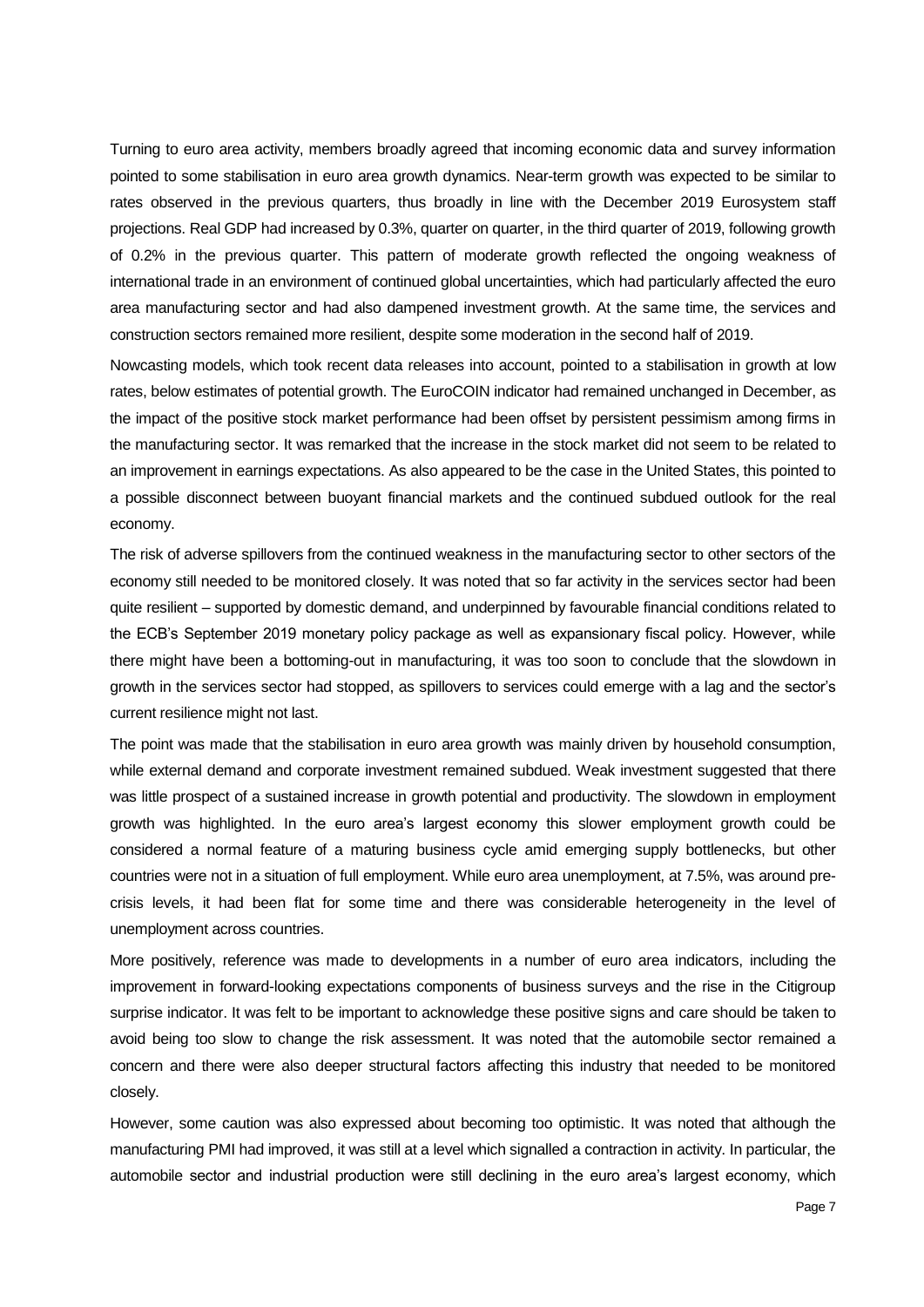would affect other countries, in part via value chain linkages. Moreover, the improvement in the Citigroup surprise indicator was mainly related to confidence indicators, while the real economy remained weak and the improvement in hard data had been negligible.

The risks surrounding the euro area growth outlook, related to geopolitical factors, rising protectionism and vulnerabilities in emerging markets, remained tilted to the downside, but had become less pronounced as some of the uncertainty surrounding international trade had receded.

The euro area fiscal stance was expected to provide some support to economic activity. In view of the weak economic outlook, the Governing Council welcomed the Eurogroup's call in December for differentiated fiscal responses and its readiness to coordinate. Governments with fiscal space should stand ready to act in an effective and timely manner, while in countries where public debt was high governments needed to pursue prudent policies and meet structural balance targets, which would create the conditions for automatic stabilisers to operate freely. All countries should intensify their efforts to achieve a more growth-friendly composition of public finances.

On price developments, there was broad agreement with the assessment presented by Mr Lane in his introduction. According to Eurostat, euro area annual HICP inflation was 1.3% in December 2019, after 1.0% in November, mainly reflecting higher energy price inflation. On the basis of current futures prices for oil, headline inflation was likely to hover around current levels in the coming months. Measures of underlying inflation had remained generally muted, although there were further indications of a moderate increase in line with previous expectations. While indicators of inflation expectations remained at low levels, recently they had either stabilised or ticked up slightly. Labour cost pressures had strengthened amid tighter labour markets, but the weaker growth momentum was delaying their pass-through to inflation. Over the medium term inflation was expected to increase, supported by the ECB's monetary policy measures, the ongoing economic expansion and solid wage growth.

In discussing recent inflation developments, members were encouraged by the fact that headline and underlying inflation had recently evolved in line with the December staff projections and by the evidence of a continued gradual upward trend in some indicators of underlying inflation. HICP inflation excluding food and energy was at its highest level for four years, although it was still slightly below its pre-crisis average. It was remarked that this level had been reached even without housing costs fully represented in the inflation measures. While goods prices were being dampened by global factors and weak demand, services prices were gradually increasing, linked to the ECB's monetary policy measures. On developments in other inflation measures, it was noted that the GDP deflator was also increasing. At the same time, it was argued that the level of underlying inflation remained muted, even though the likelihood of a general upward trend in inflation dynamics had increased.

Members agreed with the assessment presented by Mr Lane in his introduction that wage growth remained resilient and was broad-based, against the background of solid labour market developments. The observed upward movement in inflation had increased confidence that, with wages and salaries having grown by over 2.5% in the third quarter of 2019 and above its long-term average, recent wage dynamics would pass through to inflation over time. However, it was felt that there was a need to continue to investigate the pass-through of wages to inflation, and developments in profit margins.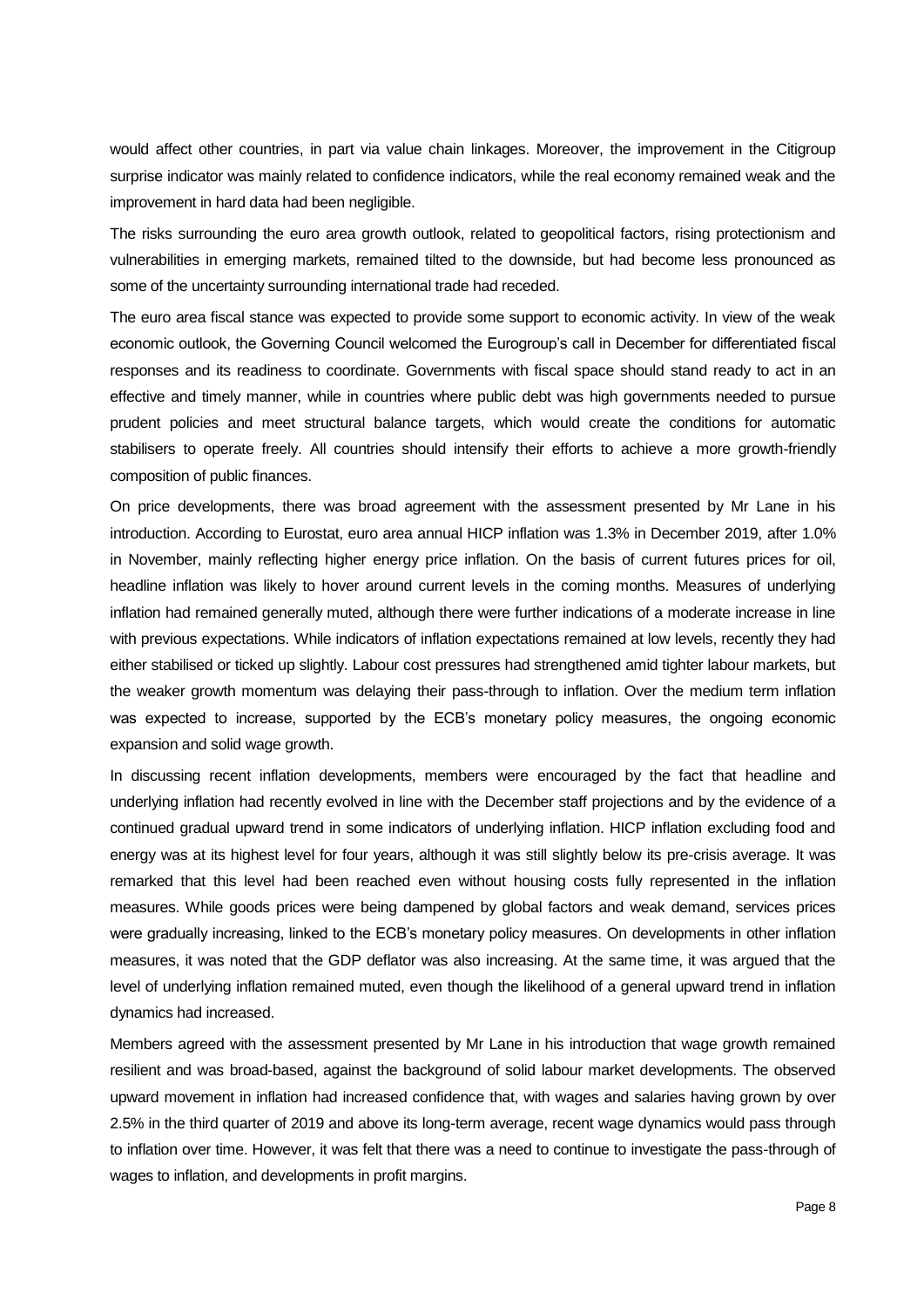On longer-term inflation expectations, members noted that although the indicators had either stabilised or ticked up recently, they continued to stand at low levels. Market-based inflation expectations, as measured by the five-year forward inflation-linked swap rate five years ahead, currently stood at 1.3%. Meanwhile, in terms of survey-based measures, in the SPF for the first quarter of 2020 longer-term inflation expectations were unchanged at 1.7%. It was recalled that there were important issues related to the measurement of inflation expectations and that most of the gap between survey-based and market-based measures of longer-term inflation expectations could be accounted for by estimates of risk and liquidity premia. It was also pointed out that the risk of deflation had declined further. However, it was suggested that the low level of inflation expectations indicated that most investors expected inflation to remain below the ECB's aim for some time to come.

Reference was made to survey evidence from the European Commission highlighting a strong correlation between households' inflation perceptions and measured HICP inflation. Mention was also made of some analysis showing that short-term inflation expectations were heavily influenced by actual inflation and, in turn, affected longer-term inflation expectations. The concern was also expressed that the recent slight increase in market-based measures of inflation expectations might be related to higher oil prices and might therefore not be sustained.

On the monetary analysis, members broadly shared the assessment provided by Mr Lane in his introduction, that overall money and credit developments remained robust. The annual rate of M3 growth stood at 5.6% in November 2019, broadly unchanged since August. The growth of loans to firms and households remained solid, benefiting from very low bank lending rates and the ongoing support provided by a highly accommodative monetary policy stance. In November although the annual growth rate of loans to households had remained unchanged, the annual growth rate of loans to non-financial corporations had moderated, likely reflecting some lagged reaction to the past weakening in the economy. These developments were also visible in the results of the euro area bank lending survey for the first quarter of 2020. Demand for loans to firms had weakened for the first time since 2013 and rejection rates were increasing, which could indicate a further decline in credit growth in the months ahead. It was cautioned, however, that the bank lending survey reported banks' estimates of demand, not actual credit growth, which had remained buoyant in some countries. Moreover, credit standards for both loans to firms and loans to households for house purchase had remained broadly unchanged, pointing to still favourable credit supply conditions.

#### *Monetary policy stance and policy considerations*

On the monetary policy stance, members widely shared the assessment provided by Mr Lane in his introduction. Financial conditions had remained very accommodative overall. All components of financial conditions indices had loosened over the course of 2019, namely short-term and long-term interest rates, exchange rates and equity prices. The monetary policy measures decided at the Governing Council's September meeting were seen to have lowered term premia and contributed to the overall substantial easing in financial conditions. Market sentiment had turned positive and risk appetite among market participants seemed strong. Uncertainties were perceived as receding, mainly due to reduced US-China trade tensions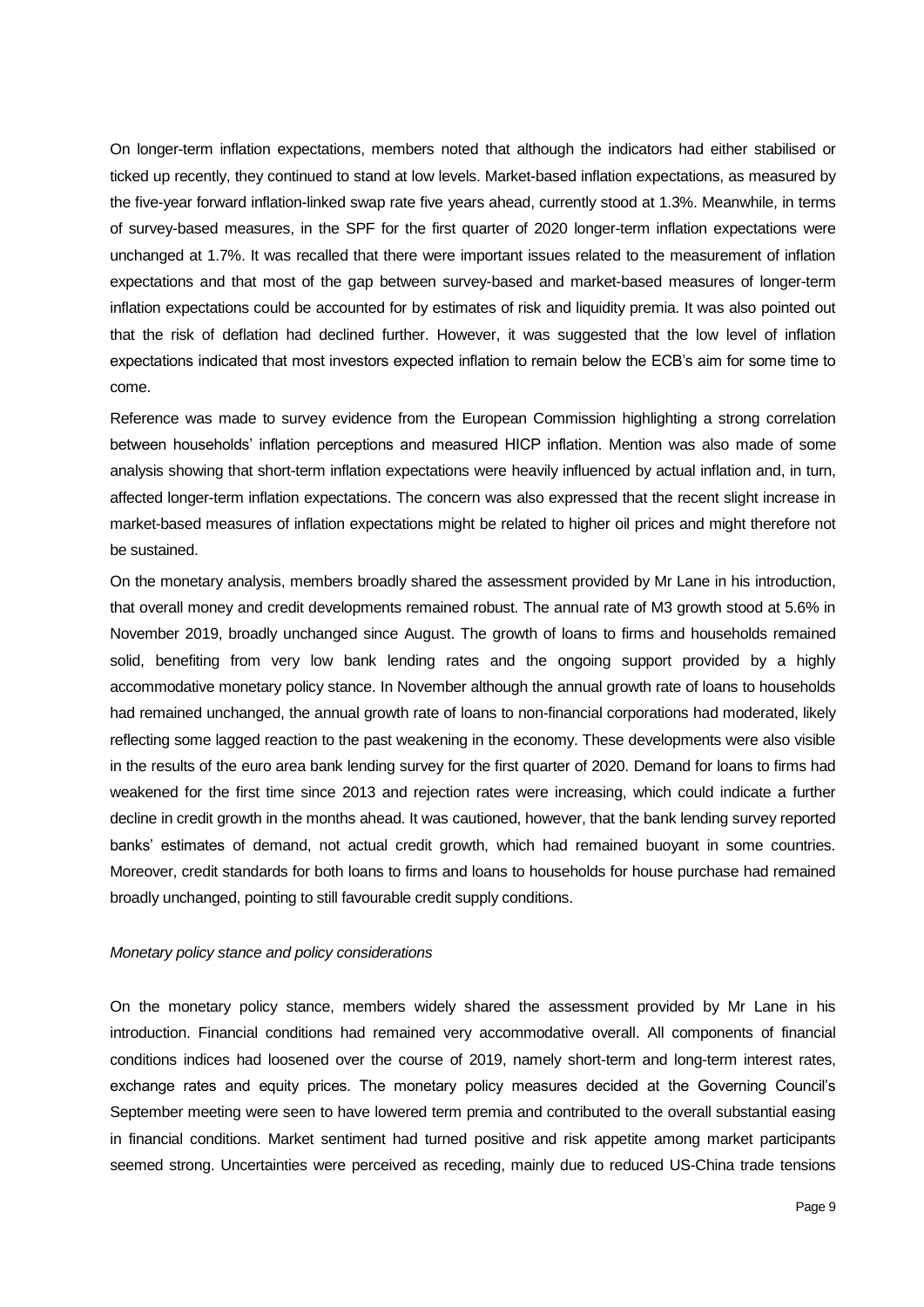and the recent stabilisation in the economic outlook. This had led to some upward movement in risk-free interest rates, with no further cuts currently being priced into the forward curve. The accommodative monetary policy stance continued to safeguard very favourable bank lending conditions, supporting household investment demand, consumers' expectations about their financial situation, and consumer confidence.

Members saw indications that the Governing Council's September package was being gradually transmitted to the economy. They expressed confidence in the capacity of the monetary policy measures to provide the necessary monetary stimulus to support the euro area expansion and the gradual build-up of domestic price pressures. On the two-tier system for reserve remuneration, it was remarked that the implementation of the tiering had worked well. Banks' access to the targeted longer-term refinancing operations (TLTRO III) was highlighted as an additional measure that was helping preserve favourable bank lending conditions.

The accommodative monetary policy stance had benefited the economy by contributing to the resilience of domestic demand, in particular in the services sector, whereas manufacturing continued to suffer from weak global demand. Notably, investment was being held back by international uncertainty despite the low cost of borrowing. It was also recalled, however, that the interest rate elasticity of investment had always been low and that a lack of correlation between borrowing costs and investment demand did not mean that monetary policy was ineffective.

Members agreed that monetary policy had to remain highly accommodative for a prolonged period of time. Inflation was still far away from the Governing Council's objective and a robust convergence of inflation towards the Governing Council's aim was not yet assured, notwithstanding a slight uptick in underlying inflation. The current monetary policy configuration was seen as appropriate and sufficient to support underlying inflation pressures and developments in headline inflation over the medium term. The point was made that the recent absence of any large projection errors for core inflation should support the Governing Council's confidence in the robust convergence of inflation to its medium-term aim. While market-based measures of inflation expectations had increased slightly, also on the back of the accommodative monetary policy stance, it was argued that risks of an unanchoring of longer-term inflation expectations remained.

Against this background, all members agreed with the proposal by Mr Lane to keep the monetary policy stance unchanged. This entailed reiterating the Governing Council's forward guidance on policy interest rates, net asset purchases and reinvestments of principal payments. A highly accommodative monetary policy stance for a prolonged period of time was seen as necessary to sustain the euro area expansion, the build-up of domestic price pressures and, thus, the robust convergence of inflation to the Governing Council's mediumterm aim. It was pointed out that the measures taken in September should be given time to exert their full impact on the euro area economy.

In this context, members highlighted the essential role of the Governing Council's state-dependent forward guidance in providing monetary accommodation. It needed to be stressed that the forward guidance formulation – by tightly linking the expected future path of policy rates to an inflation outlook that was sufficiently close to, but below, 2% as well as a consistent rise in observed underlying inflation – ensured that financial conditions adjusted in accordance with changes in the inflation outlook. In addition, tying the likely path of policy interest rates to inflation prospects ensured that financial conditions would not tighten prematurely purely on the back of an improving growth outlook.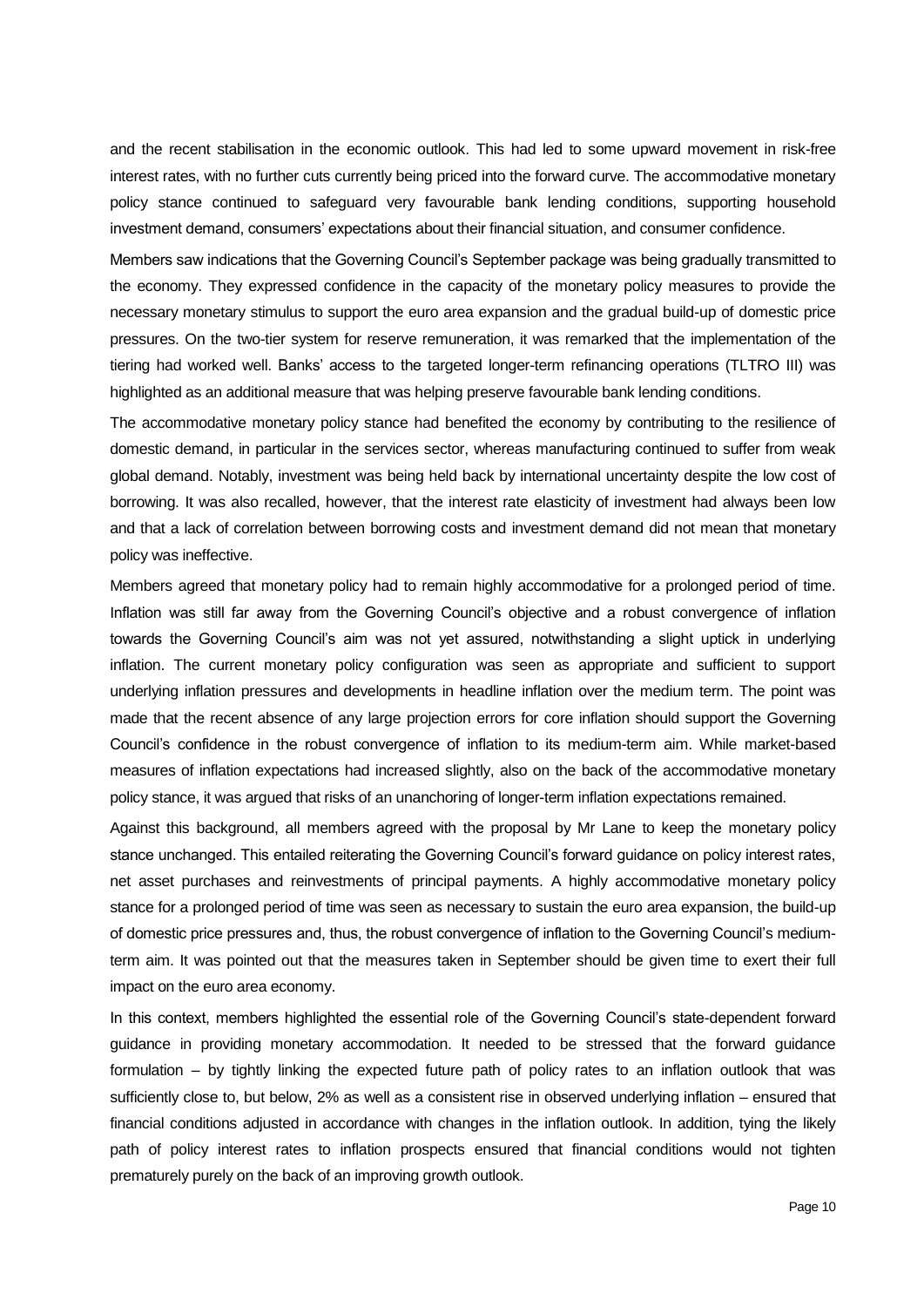At the same time, the need to continue evaluating the pass-through of the September policy decisions was highlighted, also in the light of the potential side effects of the present monetary policy stimulus. Financial stability-related risks needed to be monitored closely, as potential side effects might become more pronounced in an environment with low rates and a flat yield curve persisting for a long time. In this context, it was noted that a shift from bank-based to market-based finance, in combination with investors' search for yield, could lead to increased risk-taking. Reference was made to equity markets, where the continued rise in valuations was difficult to square with a weaker earnings outlook on both sides of the Atlantic, subdued profit margins and pervasive uncertainty. A remark was also made that higher housing prices could lead to fragilities in the financial system which might be insufficiently addressed by macroprudential policies.

On communication, members broadly agreed with the proposals put forward by Mr Lane in his introduction. It needed to be emphasised that a prolonged accommodative monetary policy stance was required, that monetary policy transmission was effective and that the Governing Council was confident that the substantial monetary policy stimulus would pass through to inflation.

It was pointed out that risks remained tilted to the downside, although they had become less pronounced as some of the uncertainty surrounding international trade was receding. Although a more positive assessment of risks could foster confidence in the upswing and further support positive economic developments, it was cautioned that a more optimistic outlook for the economy needed to be communicated carefully in order not to give rise to a premature tightening of financial conditions.

As regards the Governing Council's forward guidance, it needed to be emphasised that it was tied to the inflation outlook and therefore an accommodative stance would be maintained until the Governing Council had seen the inflation outlook robustly converge to a level sufficiently close to, but below, 2% within the projection horizon, and such convergence had been consistently reflected in underlying inflation dynamics. At the same time, it was felt that the Governing Council needed to reiterate its commitment to stand ready to adjust all of its instruments, as appropriate, to ensure that inflation moved towards its aim in a sustained manner, in line with its commitment to symmetry.

Following members' preliminary considerations at the December 2019 meeting, the Governing Council decided to launch a review of the ECB's monetary policy strategy. Since the last strategy review in 2003 the euro area and global economies had been undergoing profound structural changes. Declining trend growth, on the back of slowing productivity and an ageing population, as well as the legacy of the financial crisis, had driven interest rates down. This had reduced the scope for the ECB and other central banks to ease monetary policy using conventional instruments in the face of adverse cyclical developments. In addition, addressing low inflation was different from the historical challenge of addressing high inflation. The threat to environmental sustainability, rapid digitalisation, globalisation and evolving financial structures had further transformed the environment in which monetary policy operated, including the dynamics of inflation. It was emphasised that the discussion on the strategy was to be kept separate from the ongoing monetary policy deliberations and should not be perceived as constraining the Governing Council in its readiness to act by adjusting all of its instruments, as appropriate.

#### *Monetary policy decisions and communication*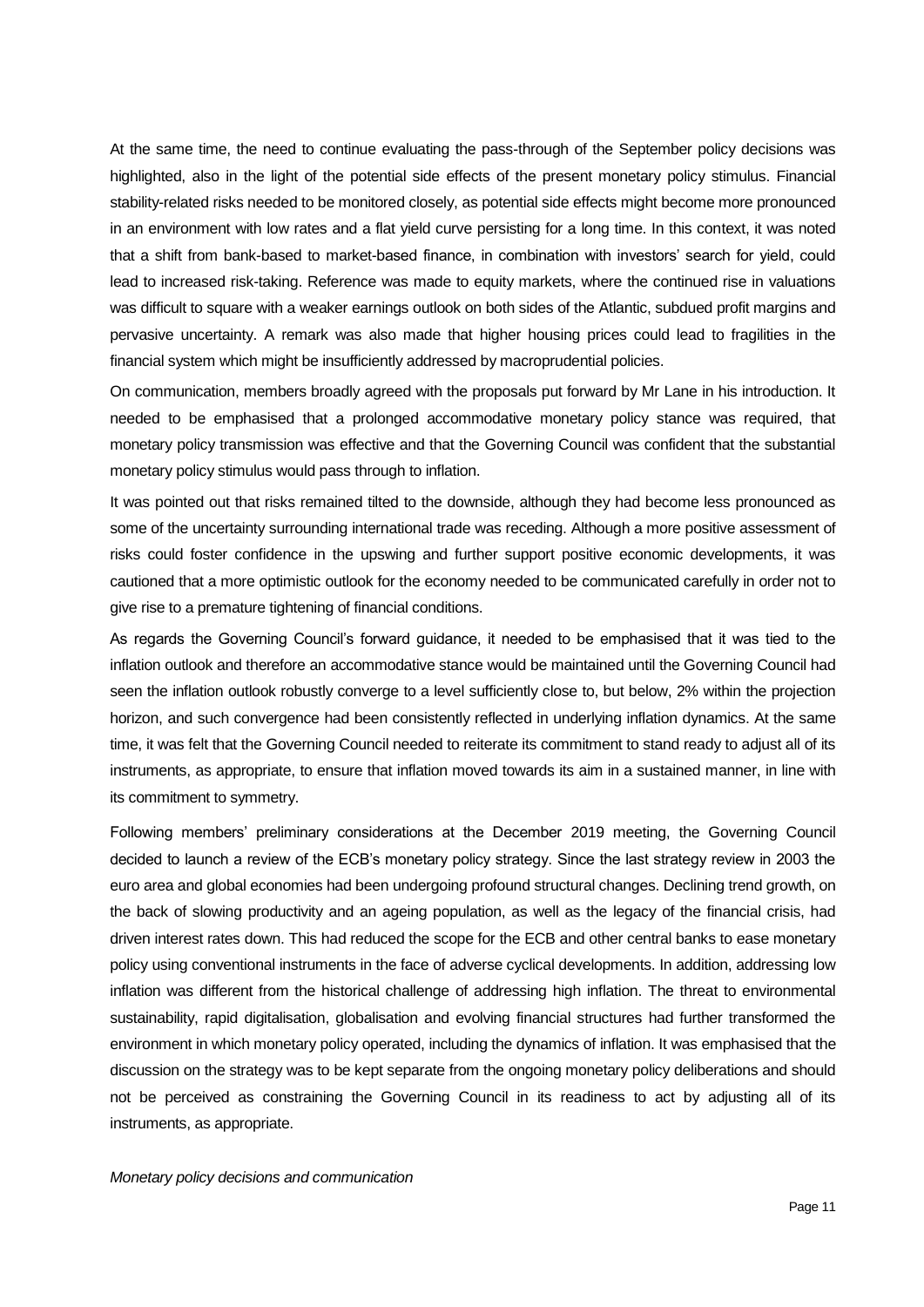Taking into account the foregoing discussion, the Governing Council decided that the interest rate on the main refinancing operations and the interest rates on the marginal lending facility and the deposit facility would remain unchanged at 0.00%, 0.25% and -0.50% respectively. The Governing Council expected the key ECB interest rates to remain at their present or lower levels until it had seen the inflation outlook robustly converge to a level sufficiently close to, but below, 2% within its projection horizon, and such convergence had been consistently reflected in underlying inflation dynamics.

The Governing Council would continue to make net purchases under its asset purchase programme (APP) at a monthly pace of €20 billion. The Governing Council expected them to run for as long as necessary to reinforce the accommodative impact of its policy rates, and to end shortly before it started raising the key ECB interest rates.

The Governing Council intended to continue reinvesting, in full, the principal payments from maturing securities purchased under the APP for an extended period of time past the date when it started raising the key ECB interest rates, and in any case for as long as necessary to maintain favourable liquidity conditions and an ample degree of monetary accommodation.

The Governing Council furthermore decided to launch a review of the ECB's monetary policy strategy, approving the related press release.

The members of the Governing Council subsequently finalised the introductory statement, which the President and the Vice-President would, as usual, deliver at the press conference following the end of the current Governing Council meeting.

## Introductory statement

<https://www.ecb.europa.eu/press/pressconf/2020/html/ecb.is200123~0bc778277b.en.html>

## Press releases

<https://www.ecb.europa.eu/press/pr/date/2020/html/ecb.mp200123~ae33d37f6e.en.html> <https://www.ecb.europa.eu/press/pr/date/2020/html/ecb.pr200123~3b8d9fc08d.en.html>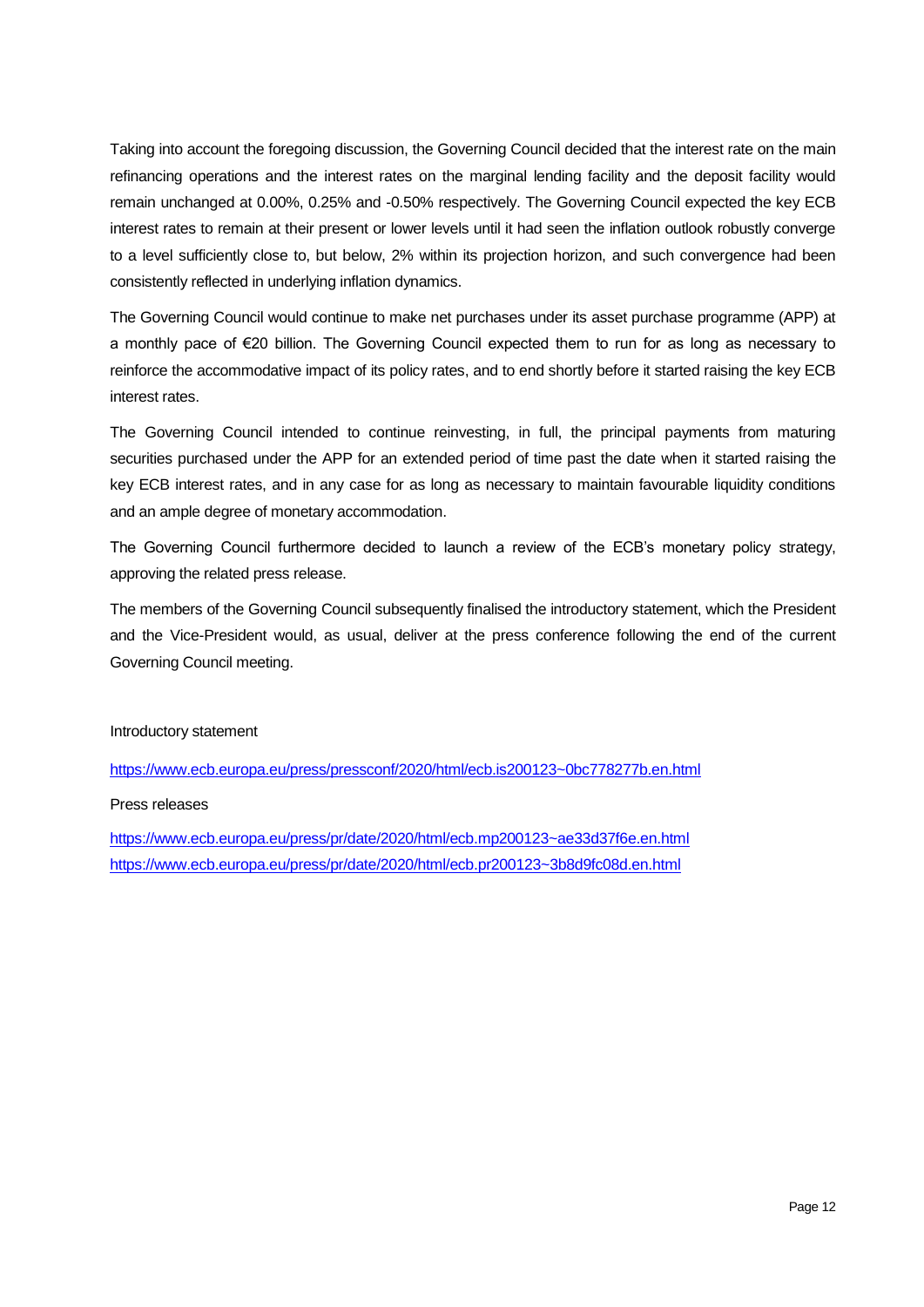## **Meeting of the ECB's Governing Council, 22-23 January 2020**

#### **Members**

- Ms Lagarde, President
- Mr de Guindos, Vice-President
- Mr Costa
- Mr Hernández de Cos \*
- Mr Herodotou
- Mr Holzmann
- Mr Kazāks \*
- Mr Kažimír
- Mr Knot
- Mr Lane
- Mr Makhlouf
- Mr Mersch
- Mr Müller
- Mr Panetta
- Mr Rehn
- Mr Reinesch \*
- Ms Schnabel
- Mr Stournaras
- Mr Vasiliauskas \*
- Mr Vasle
- Mr Vella
- Mr Villeroy de Galhau
- Mr Visco
- Mr Weidmann
- Mr Wunsch

\* Members not holding a voting right in January 2020 under Article 10.2 of the ESCB Statute.

#### **Other attendees**

Mr Teixeira, Secretary, Director General Secretariat Mr Smets, Secretary for monetary policy, Director General Economics Mr Winkler, Deputy Secretary for monetary policy, Senior Adviser, DG Economics